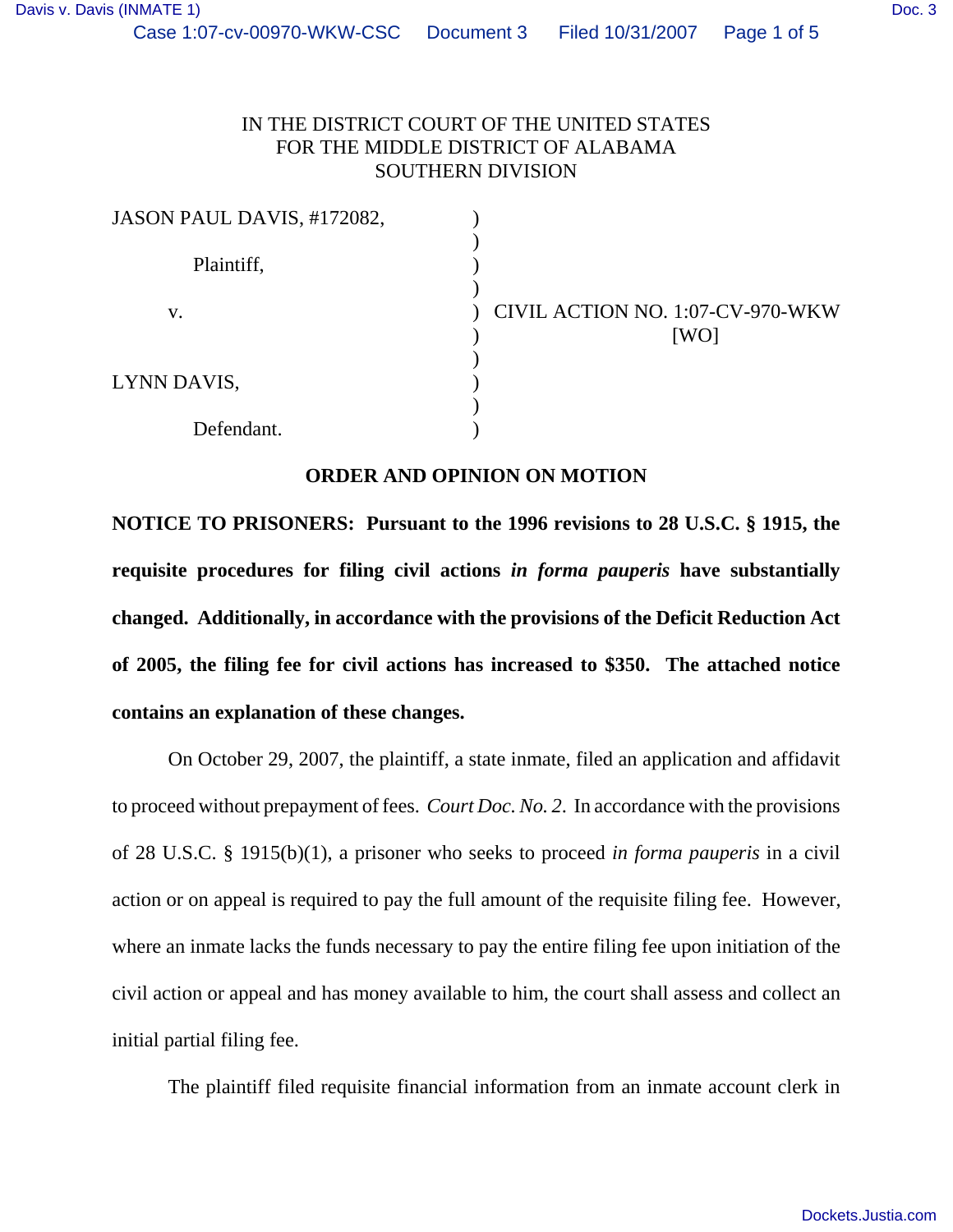support of his application/affidavit which indicates the balance in plaintiff's prison account at the time the instant complaint was filed and provides the court with information necessary to determine the average monthly balance of plaintiff's prison account and the average monthly deposits to such account for the relevant period preceding the filing of this complaint. A review of this information reveals that the plaintiff lacks the funds necessary to pay the \$350.00 filing fee. The documents further establish that for the six month period immediately preceding the filing of the instant complaint the average monthly deposits to plaintiff's prison account were \$93.99. Such amount was greater than the average monthly balance of plaintiff's inmate account. Thus, in accordance with the provisions of 28 U.S.C. § 1915(b)(1)(A), the plaintiff is required to pay an initial partial filing fee of \$18.80. Accordingly, it is

ORDERED that on or before November 19, 2007 the plaintiff shall forward to the Clerk of this Court the sum of \$18.80 as an initial partial filing fee. **The plaintiff is hereby advised that it is his responsibility to submit the appropriate paperwork to the prison account clerk for transmission of his funds to this court for payment of the initial partial filing fee**. If the funds have been dispersed from the plaintiff's prison account and are not now available to him, the plaintiff must make arrangements for payment of the requisite filing fee.

In accordance with the provisions of 28 U.S.C.  $\S$  1915(b)(2), it is hereby ORDERED that:

1. The plaintiff shall make monthly payments of 20 percent of each preceding month's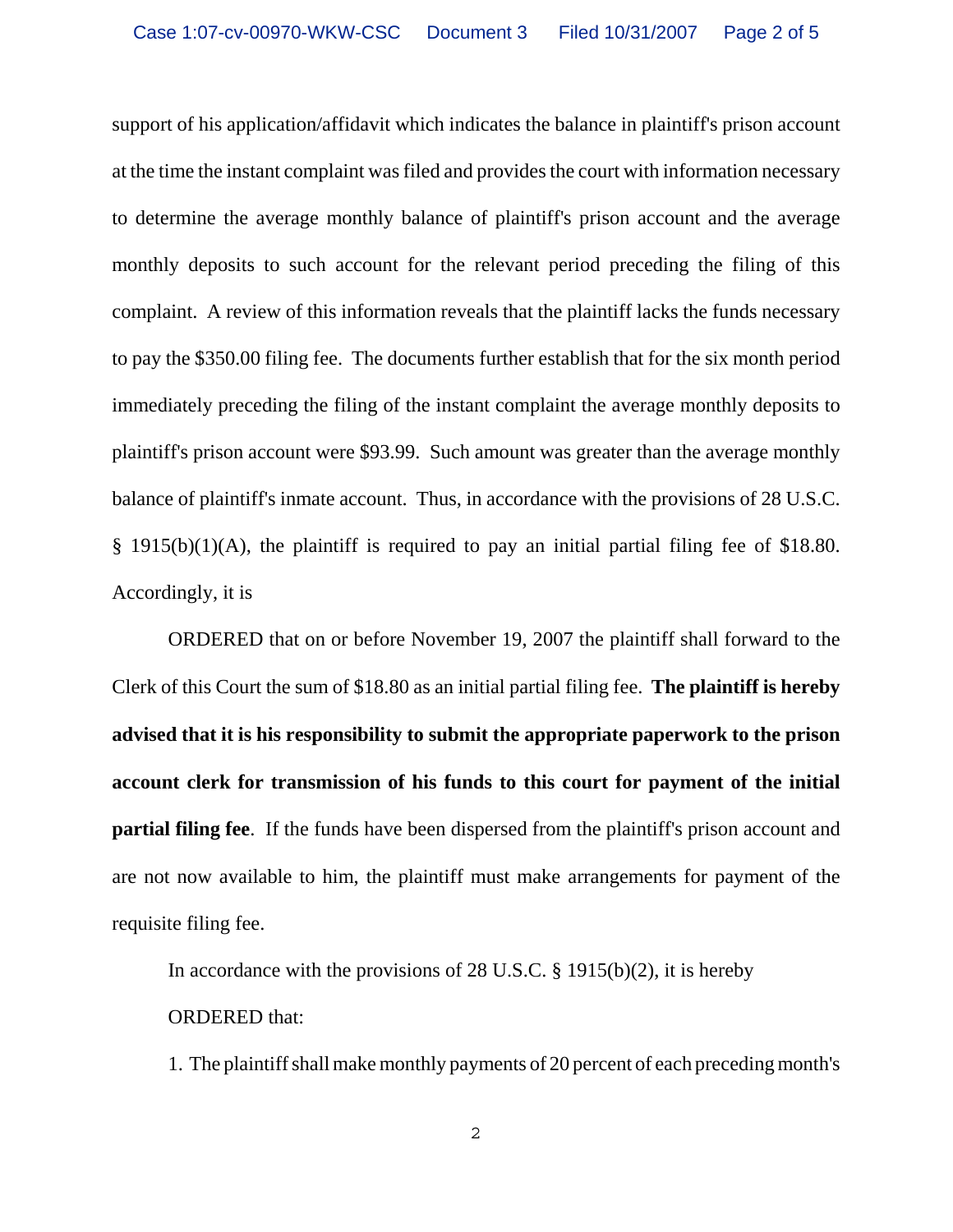income and/or funds credited to his account as payments towards the \$350.00 filing fee.

2. Those persons having custody of the plaintiff shall forward the above described payments from the plaintiff's account to the clerk of this court each time the amount in the plaintiff's account exceeds \$10.00 until the \$350.00 filing fee is paid in full. *Id.* 

To aid the plaintiff and those persons having custody of the plaintiff in complying with the requirements of this order, the clerk is DIRECTED to furnish a copy of this order to the account clerk at the Bullock Correctional Facility.

It is further

ORDERED that except to the extent that payment is required under this order the plaintiff's motion for leave to proceed *in forma pauperis* is hereby GRANTED.

The plaintiff is cautioned that if he fails to pay the initial partial filing fee in compliance with this order the Magistrate Judge will recommend that his case be dismissed and such dismissal will not be reconsidered unless exceptional circumstances exist. **The plaintiff is advised that if he is unable to procure the initial partial filing fee within the time allowed by this court he must inform the court of such inability and request an extension of time within which to file the fee**. **The plaintiff is further advised that if this case is dismissed for failure to pay the initial partial filing fee or for any other reason he remains obligated to pay the \$350.00 filing fee**. The filing fee will be collected from any funds which become available to the plaintiff and will be forwarded to this court by those persons having custody of the plaintiff pursuant to the directives contained in this order. *Moreover, the plaintiff is hereby informed that notwithstanding payment of the initial*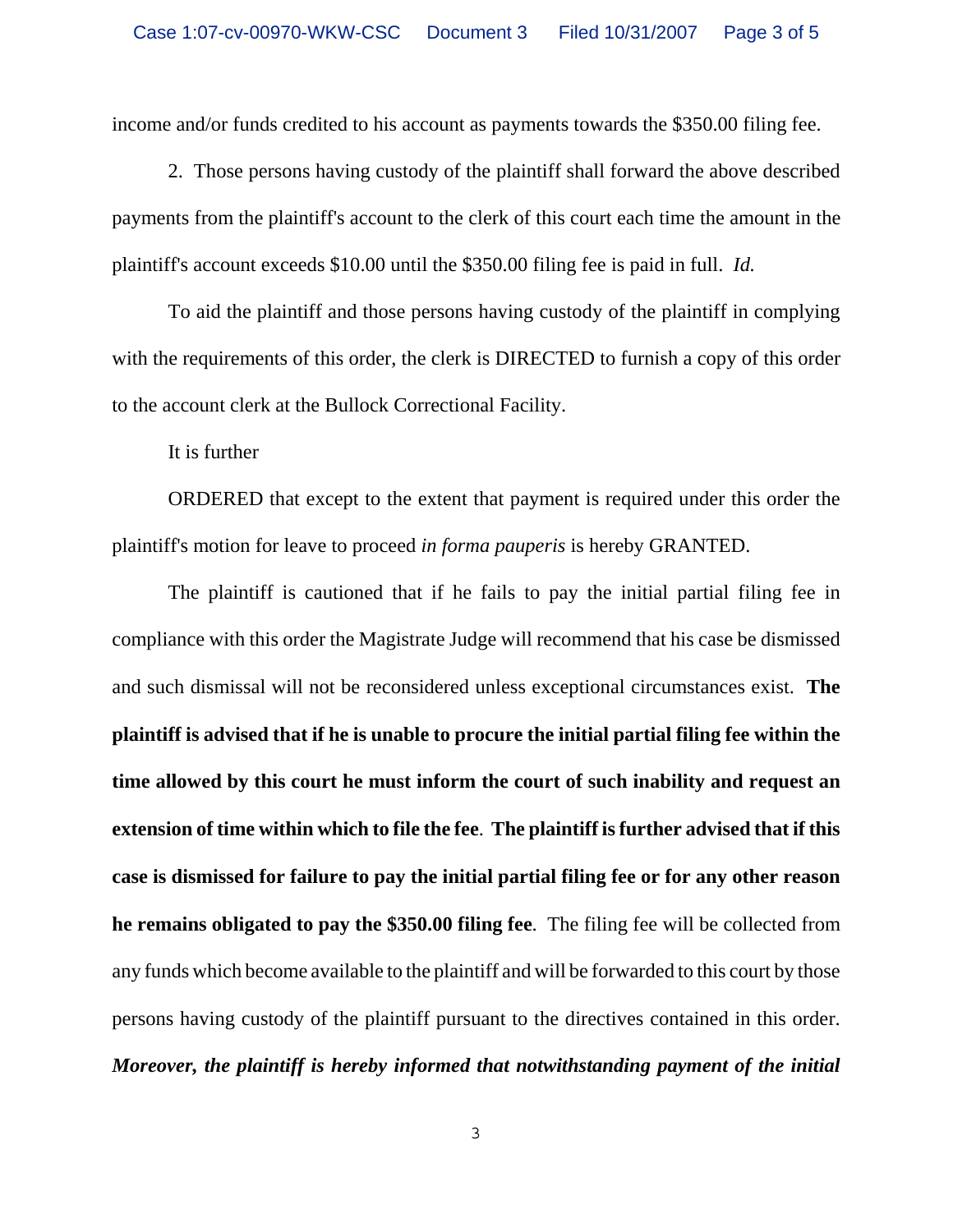*partial filing fee this court will dismiss this case prior to service of process if the court determines that the action is frivolous, malicious, fails to state a claim upon which relief may be granted, or seeks monetary relief from a defendant who is immune from such relief in accordance with the provisions of 28 U.S.C. § 1915(e)(2)(B)(i), (ii) and (iii).*

Additionally, the plaintiff is advised that if he files a notice of appeal he will likewise be required to pay the requisite appellate filing fee which is currently \$455.00. Thus, if at the time the plaintiff files a notice of appeal he has the necessary funds to pay the \$455.00 filing fee, he must submit such amount to the court with the notice of appeal. If the requisite funds are not available and the plaintiff seeks to proceed *in forma pauperis* on his appeal, he must complete an affidavit in support of such request and supply the court with a certified copy of his prison account statement for the 6-month period preceding the filing of the appeal. However, the plaintiff is informed that regardless of this court's determination on his *in forma pauperis* motion the entire appellate filing fee will be collected from those persons having custody of him from funds available in his prison account in a manner similar to that outlined in this order.

Done this 31st day of October, 2007.

 /s/ Charles S. Coody CHARLES S. COODY CHIEF UNITED STATES MAGISTRATE JUDGE